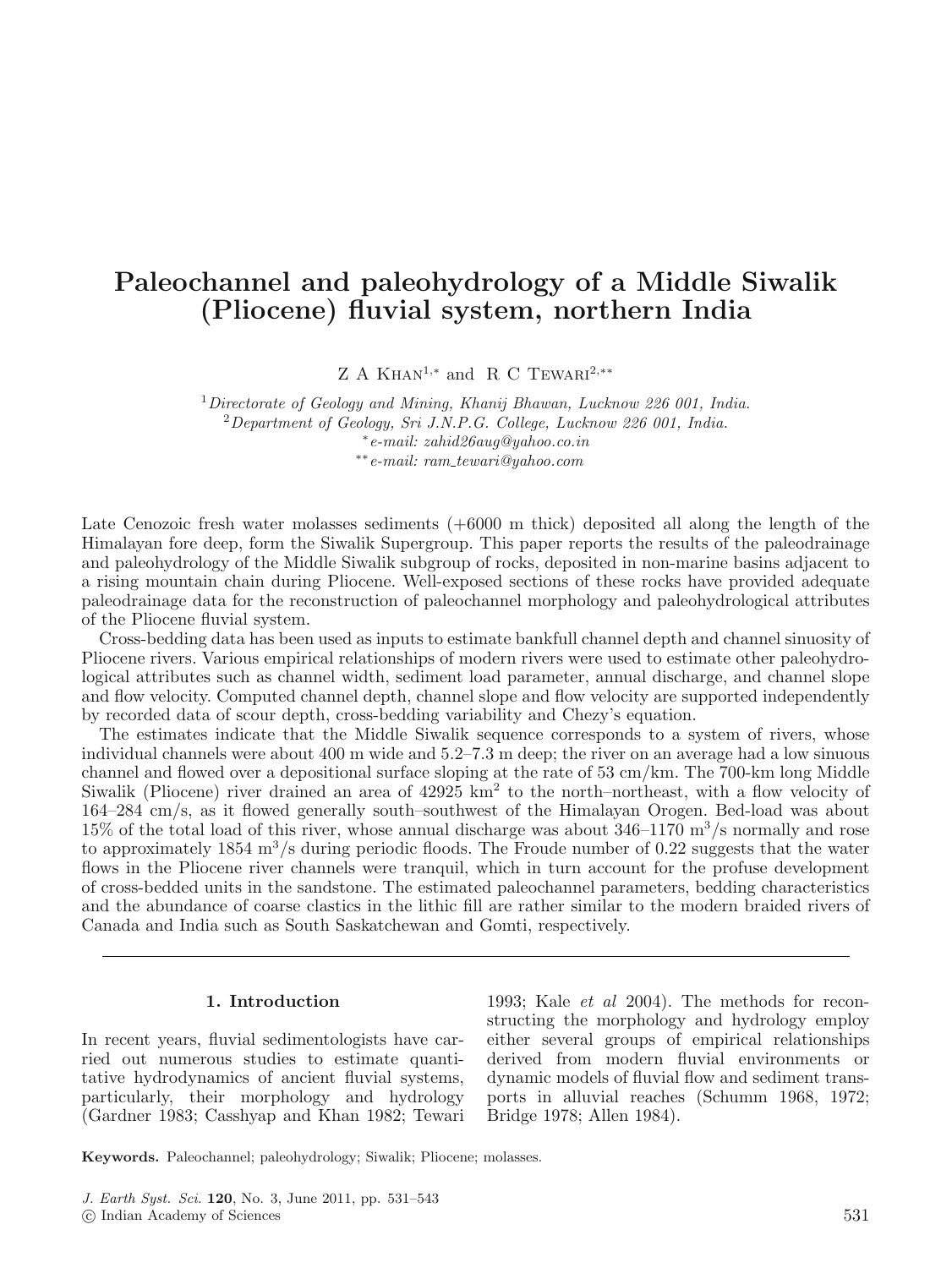The inherent methodological problems in the input data are as follows:

- Difficulty in obtaining accurate estimates of paleochannel width and depth, and paleovelocity used as initial inputs for paleohydraulic calculations.
- Rapid expansion in error because previously estimated parameters are used in subsequent hydrological calculations.
- Appropriateness of using Schumm's empirical equations, which were developed from data on stable alluvial channels that transport a small quantity of gravels and thus, may not be equally applicable on the preserved portions of ancient fluvial systems.

In spite of these constraints, the quantitative results deduced by using similar relationships and procedures as followed by several researchers, should be of paleogeographic significance. Although the ancient fluvial Siwalik Supergroup sediments are studied for depositional environments and paleoflow characters (Kumar et al 2003; Shukla et al 2009), yet no channel morphological and paleohydrological data are available from the Pliocene fluviatile deposits of the Siwalik Supergroup of northern India. The paleochannel and paleoflow analysis is based on large-scale tough cross-beds as well as from those units of planar foresets, which have a gentle curvilinear surface and a tangential lower contact. These cross-beds are formed from migrating sub-aqueous dunes in the upper part of the lower flow regimen (Allen 1984; Sengupta 2006), because they are normally oriented within a few degrees of the flood stage current direction in the river channels (Coleman 1969; Shelton

and Nobel 1974; Miall's 1976) transformation of Langbein and Leopold (1966) equation is used to estimate channel sinuosity independently from the maximum angular range of paleoflow direction. The empirical relationships developed by Schumm (1972) and reviewed by Ethridge and Schumm (1978) were then used to estimate other morphological and hydrological channel parameters during the deposition of the Middle Siwalik sequence.

# **2. Geological setting, lithological and sedimentary characters**

The middle Miocene to lower Pleistocene Siwalik Supergroup is a foreland basin along the foothills of the northwestern Himalaya (figure 1). Nonmarine mudstone, shale, sandstone and boulder conglomerate of Siwalik Supergroup has a total accumulation of +6000 m and represents deposition by southerly flowing river systems (Jain and Sinha 2003; Kumar et al 2003; Shukla et al 2009). The Kuluchaur area under investigation forms part of the middle Siwalik subgroup (Early Pliocene) and consists of pebbly to fine-grained sandstone with repeated intercalations of lenticular siltstone, shale and mudstone adding up to a total of  $+1600$  m. This sequence of molasses deposits is a response to the late stages of tectonic activity in the Himalayan Orogenic belt and represents sediments accumulated in non-marine basins adjacent to a rising mountain chain. The vertical section commonly shows an asymmetrical fining upward sequence as deduced by quasi-independence and entropy analysis (Khan 1996), with pebbly sandstone overlain by medium- to fine-grained sandstone which in



Figure 1. Sketch map of the study area including general geologic setting with major faults (after, Sahni and Mathur 1964).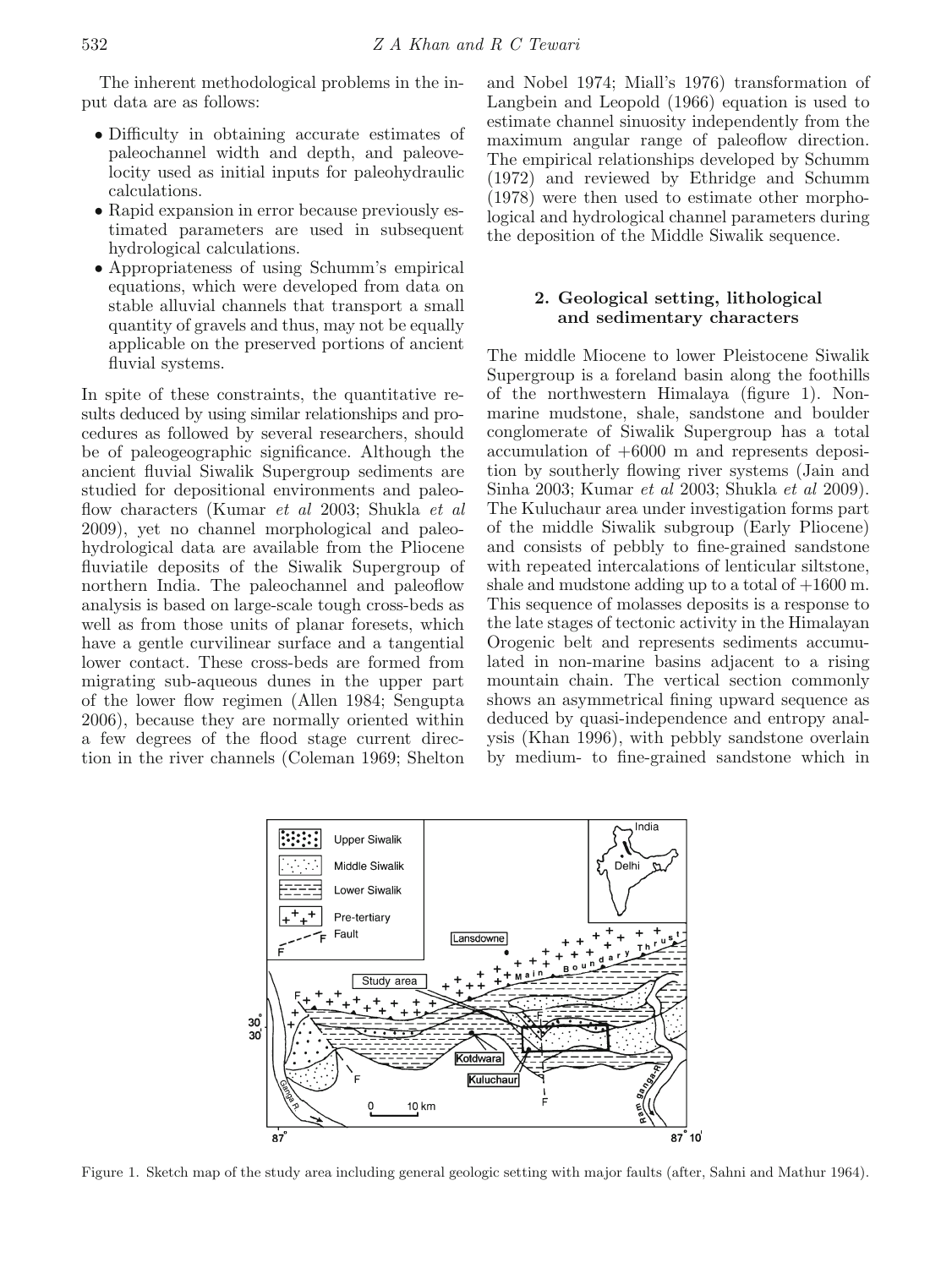turn, is succeeded by siltstone and mudstone. The interbedded sequences made up of one or more of the above lithological elements occur repeatedly throughout the subgroup as shown diagrammatically in figure 2. In the analysis of facies sequence and bedding characteristics together with a high ratio of in-channel facies to fine-grained vertical accretion facies, the Middle Siwalik River appears to resemble a modern braided river system (Agarwal and Singh 1983; Singh and Bhardwaj 1991).

The intervals of fluvial sandstone are sheets or blankets of inconsistent lateral continuity and thickness (figure 3). Simple channel forms are relatively common. Both sheet- and channel-like bodies can be traced for several hundreds metres along the direction of regional transport. The aver-

age thickness of individual sandstone bodies is 10 m, though it may range up to 20 m maximum. It shows development of trough (St) and planar (Sp) cross bedding occurring in cosets and locally in single sets. These sandstones are moderately to poorly sorted, friable with calcareous cement. Sometimes the upper parts of the sandstone bodies appear to be finer grained than the lower parts. Most of the sandstone bodies are isolated from each other by thick to thin finergrained deposits of siltstone and mudstone; it is common to observe several generations of sandstone more or less intercised in the form of multilevel sand bodies. These sandstone bodies show planar cross bedding in the lower part; they are mostly capped by layers, a few decimetre in thickness (10–50 cm) of trough cross-beds (figure 4),



Figure 2. Rose diagrams showing frequency distribution of foreset azimuths at outcrop level. Computed statistics is recorded alongside. Facies code is: G: massive to trough cross-bedded gravelly sandstone; S: scoured surface; Sp–St: Planar and trough cross-bedded medium to coarse-grained sandstone; Sm–Sh: Massive to horizontal bedded medium to coarse sandstone; Sr–Fl: Interbedded ripple laminated fine-grained sandstone and laminated shale; and Fm–Fsc: Massive to cross-laminated variegated fine-grained sandstone.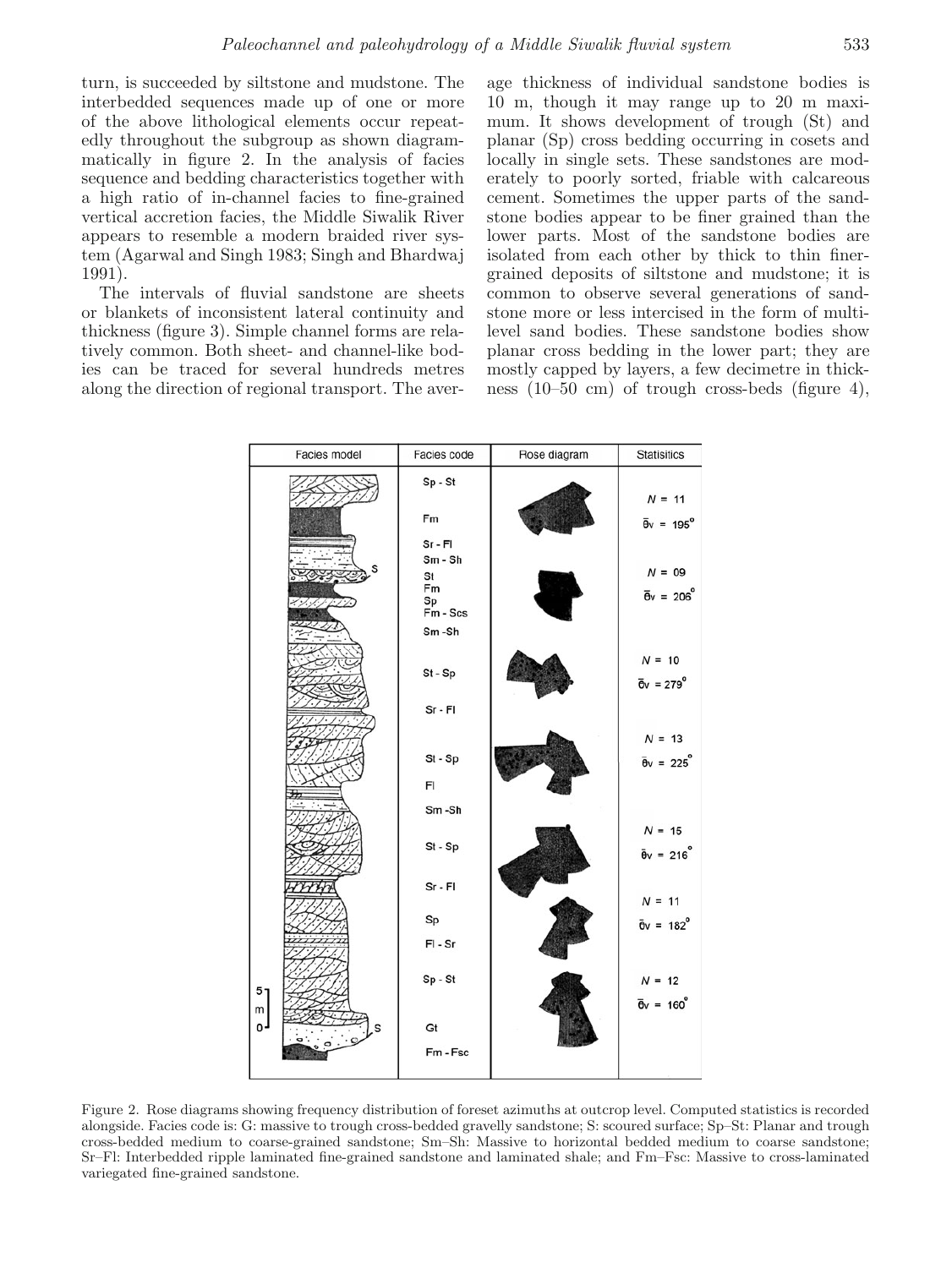

Figure 3. Coarse grained multistorey 1-m thick sandstone bodies showing scoured base and separated by a thin layer of fine mudstone.



Figure 4. Trough cross-bedded medium-to-coarse grained sandstone. Clasts are present along the internal layers of troughs.

generally not very persistent laterally. The foreset laminae are clearly visible because of concentration of mica flakes along the laminae. Usually, the base of a sequence is marked by an erosive scour surface, followed by several sets of trough cross-bedded sandstone (maximum thickness of individual sets is about 80 cm). In the basal cross-bedded set, there are concentrations of pebbles both near the base and along the foreset laminae (figure 4). Many such sequences show lateral pinching within tens of metres and are repeated within a single sandstone body. The reddish-brown mudstone bodies are about 1–8 m thick. Moreover, they are rather silty in nature; there are also decimetre-thick fine sandstone intercalations and some layers contain calcerete nodules. Within the silty grey fine grained sandstone (overbank facies), small ripple bedding, climbing ripples and laminated mud are common.

### **3. Paleoflow characters**

Among the cross-beddings, the large scale trough (St) type has been regarded as a more reliable paleocurrent indicator than the planar (Sp) crossbeds. However, planar foresets developed side-byside with troughs, as a single set or cosets, are quite useful in the interpretation of bed forms and flow regimen conditions. Considering the above view, the foreset azimuthal data of large-scale trough as well as those units of planar cross-beds, which have a gentle curvilinear surface, recorded from the sandstone facies of the Middle Siwalik subgroup are treated statistically.

The orientation of 203 large scale cross-beds measured from 20 different beds is supplemented with a few measurements of scour channel depth. The paleoflow directions indicate a river system that flowed consistently from north–northeast to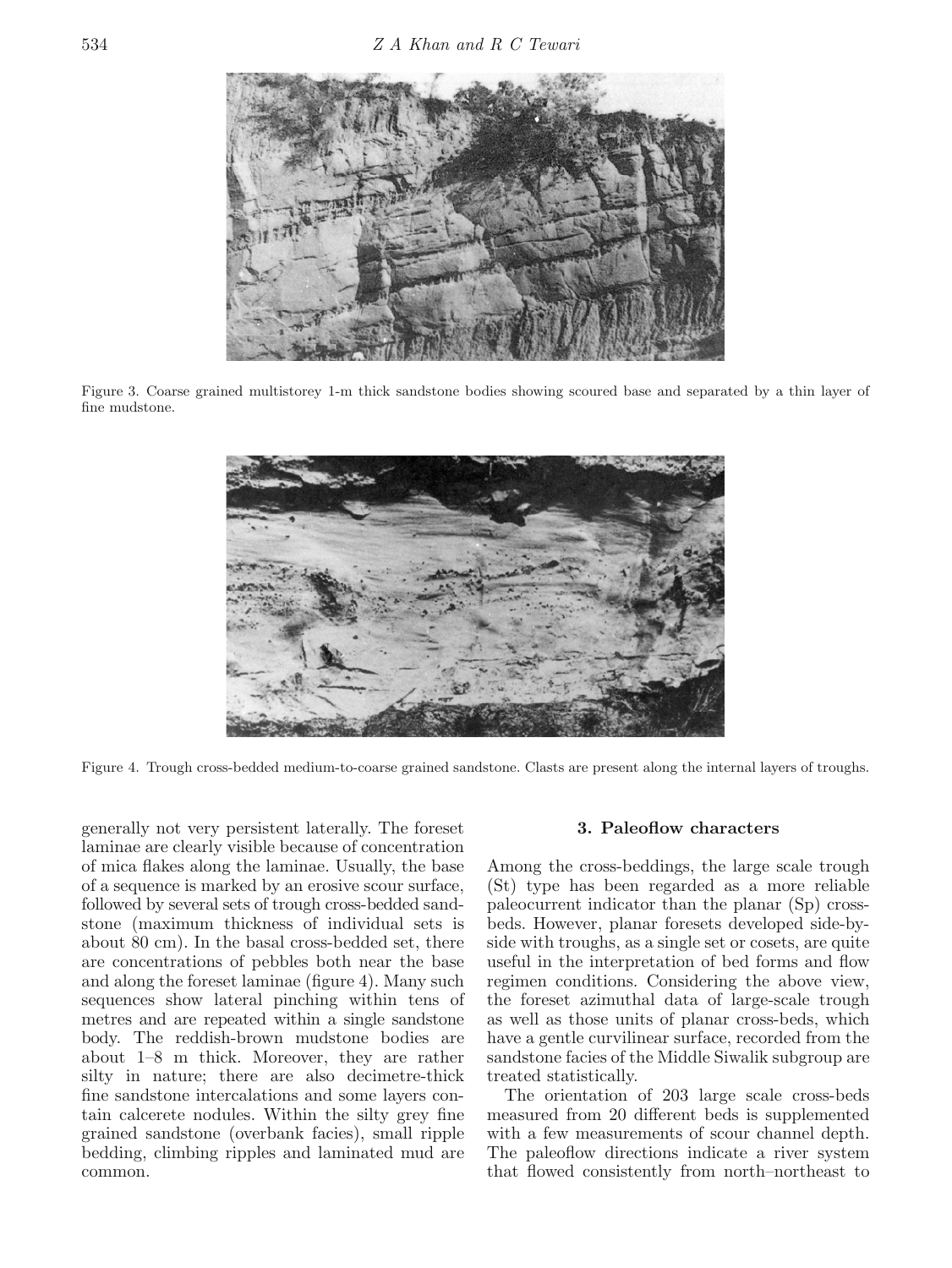

Figure 5. Rose diagram showing frequency distribution of foreset azimuth of cross-bedded Middle Siwalik sandstone at formation level with computed statistics.

south–southwest. Frequency distribution of crossbedding azimuth is plotted as rose diagrams with computed statistics shown alongside (figure 2), which exhibit unimodal and locally bimodal distribution, with the principal mode directed towards south  $(150°-180°)$  through southwest  $(210°-240°)$ 

to west  $(270°)$ . The variability of the vector means probably record the shifting back and forth of channel bars in response to alleviation of the gradually subsiding basin floor.

All pooled data for the cross-bedding were also plotted as rose diagrams (figure 5) at formation level and there is no evidence of bimodality. The azimuthal data display unimodal distribution with modal class oriented towards south–southwest (217◦). Furthermore, the mean paleoflow direction is not much different from those recorded at other localities to the east of the study area (Prakash *et al* 1974). Evidently, the paleocurrent patterns suggest a dominant role for the south–southwest-directed sediment dispersal, presumably down the regional paleoslope, which brought the sediment from the Himalayan belt.

# **4. Data inputs and paleochannel morphology**

Different methods have been developed to estimate hydraulic and morphological parameters of

| Parameters            | Hydraulic equation                               | Estimated range                 |
|-----------------------|--------------------------------------------------|---------------------------------|
|                       | Channel form                                     |                                 |
| Bankfull depth        | $H = 0.086 D_c^{1.19}$                           | $5.2 - 7.3$ m                   |
| Bankfull width        | $W = 42 D_{\rm bf}^{1.11}$                       | $392 - 572$ m                   |
| Sediment load         | $P = 0.94 M^{0.25}$                              | 3.38                            |
| Width/depth ratio     | $F = W_{\rm bf}/D_{\rm bf}$                      | 75.3                            |
| Bed load              | $S=55/M$                                         | 17                              |
|                       | Channel dimension                                |                                 |
| Mean annual discharge | $Q_{\rm m} = W_{\rm bf}^{2.43}/18F^{1.13}$       | 346–1169 m <sup>3</sup> /s      |
|                       | $Q_{\rm m} = V_{\rm c} A$                        | $1360 \;{\rm m^3/s}$            |
| Mean annual flood     | $Q_{\rm ma}$ = 16 $(W_{\rm bf}^{1.56}/F^{0.66})$ | $1615 - 3998$ m <sup>3</sup> /s |
|                       | $Q_{\rm ma} = W_{\rm bf}/2.99$                   | $1653 \;{\rm m^3/s}$            |
|                       | Channel hydrology                                |                                 |
| Channel sinuosity     | $P = 1/(1 - \theta/252)^2$                       | 1.29                            |
|                       | $P = 1/(R/n)$                                    | 1.28                            |
|                       | $P = 3.5 F^{-0.27}$                              | 1.24                            |
| Channel slope         | $S_c = 30 \ (F^{0.95}/W_{\rm bf}^{0.98})$        | $53 \text{ cm/km}$              |
| Flow velocity         | $V_c = C (D_{\rm bf} S_c)$                       | $135 - 218$ cm/s                |
|                       | $V_c = 1.49/n~(D_{\rm hf}^{0.57} S_c^{0.50})$    | $192 - 216$ cm/s                |
|                       | $V_{\text{max}} = 9 \ (d)^{0.50}$                | $284 \text{ cm/s}$              |
| Froude number         | $F_{\rm r} = V_{\rm c} / (g D_{\rm bf})^{0.50}$  | 0.22                            |
|                       | Additional parameter                             |                                 |
| Drainage area         | $A_{\rm d} = Q_{\rm m}$                          | $13725 - 66000$ km <sup>2</sup> |
| River length          | $L$ = 1.4 $A_d^{\rm 0.60}$                       | $425 - 1090$ km                 |
|                       | $L = 4.5 A_{\rm d}^{0.47}$                       | $396 - 828$ km                  |

Table 1. Channel morphology and flow characteristics of Pliocene (Middle Siwalik) fluvial system.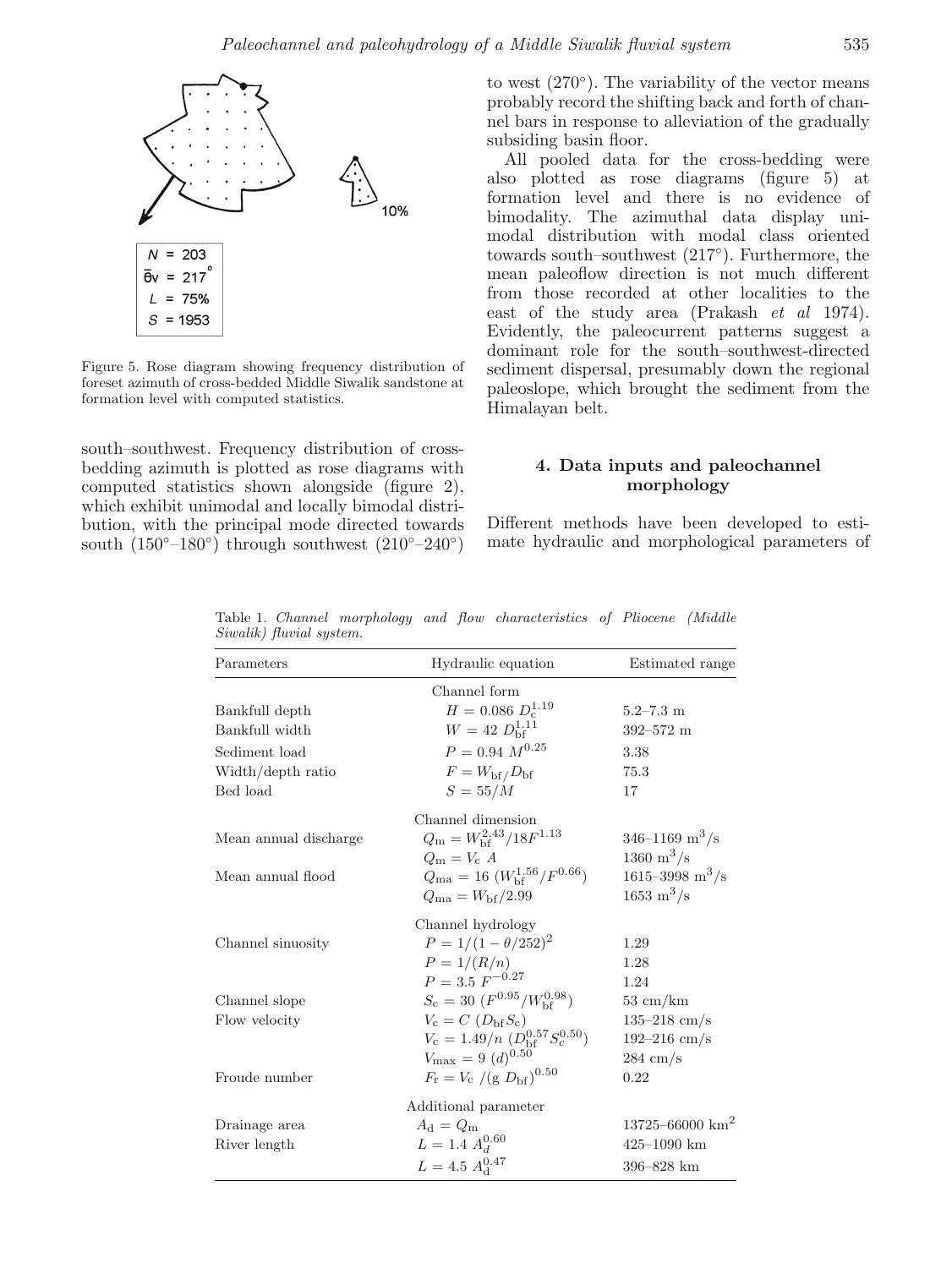ancient braided and meandering rivers as summarized by Gardner (1983); at least two variables are required, the most obvious being channel width and channel depth. The sediment load parameter  $(M)$ , expressed as the weighted percentage of mud (finer than 0.074 mm) in the channel banks, has been widely used to estimate width and depth of the ancient river channels. For the Middle Siwalik sandstone, the sediment load parameter can no longer be determined, as the matrix is largely diagenetic (Tandon 1991); nor can channel width be used because channel sections that could represent bankfull flows are not well exposed. However, sedimentary features can estimate two paleochannel attributes, namely, channel sinuosity and channel depth. Sinuosity  $(P)$  has been estimated independently from maximum angular range of paleocurrent direction (Miall 1976; Tewari 2005; Khan 2011) and a reasonable estimate of channel depth  $(D_{\text{bf}})$  has been made using the thickness of cross-bedded sets within a channel sandstone (Allen 1984). Using these data, regression equations as presented by Schumm (1972), equations presented by Leopold et al (1964), and graphs and equations presented by Dury (1976), a number of channel morphological and paleohydrological data are computed for the Pliocene Middle Siwalik River (table 1).

As there is considerable scatter about many of the Schumm's regression lines, it is therefore more appropriate to present a range of values for a river variable than a single value which gives no information about the possible error evolved. Graphical 95% confidence limits are estimated by using 1.96 times the standard error of the estimate given in the regression equation. Therefore, a statement of the range of values associated with each estimated variable constitutes a reliable approach for estimation of paleochannel characteristics.

### **5. Channel forms**

## 5.1 Estimation of bankfull depth

The direct and most reliable method of estimating channel depth is from the thickness of stratified units of point bars (Moody-Stuart 1966; Elliot 1976) and from the average thickness of the coarse member in fining upward cycles (Jackson 1979). Frequently, point bar accretion surfaces (epsilon cross-stratified units) cannot be recognized in ancient deposits, and it has not been possible to estimate channel depth from the thickness of the coarse sand members, because of the presence of multilevel sandstone bodies and paucity of complete cycles. Alternatively, an estimate of average channel depth has been made from the thicknesses of cross-beds, as suggested by Miall (1976) using Allen's (1968) derived equation.

$$
H = 0.086 D_{\rm c}, \tag{1}
$$

where  $H=\text{mean ripple height}$  and  $D_c=\text{mean water}$ depth. Thickness of cross-bedded units in the Middle Siwalik sedimentary rocks under study varies from less than 5 cm to about 90 cm but 60% of them are in the range of 20–25 cm. The mean cross-bed set thickness is  $39.4 \pm 14.6$  cm. Using the mean thickness of cross-bedded sets as ripple height  $(H)$ , the computed water depth varies from 4.0–5.6 m. This may correspond to the bankfull depth because the cross-beds are believed to form at flood stage. Brush (1965) from numerous observations of dune migration believes that 80% of the dunes are represented in full height by their crossstratified remnants. Regardless of the technique employed to estimate bankfull depth, two correction factors are applied to the calculated depth values from equation (1) to compensate for the following:

- compaction of sand during burial,  $c$ ,
- variation in bankfull depth between straight and sinuous reaches,  $c'$ .

A second correction is necessary as the relationships were developed by Schumm (1968, 1972), using depth measured in straight reaches of stable alluvial channels. Bankfull depth may then be estimated from

$$
D_{\rm bf} = cc' D_{\rm c},\tag{2}
$$

where  $D_{\rm bf}$  is the bankfull depth,  $D_{\rm c}$  is the calculated depth from equation  $(1)$  and c, c' are defined as above. Ethridge and Schumm (1978) show that value for c ranges from 1.1 to 1.2. Gardner  $(1983)$ suggested a value of 1.3 for lithic sandstone with  $25-30\%$  ductile rock fragments. The value of  $c'$ ranges from 0.585 to 1.00. The lower value is based on experimental flume data and may not be applicable to bed- or mixed-load rivers. These corrections are made on calculated bankfull depth in this study because sandstones of the Middle Siwalik comprise about 28% of lithic rock fragments (Gill 1985; Khan 1996). By inserting values of  $c = 1.3$ and  $c' = 1.00$  in equation (2), the channel depth appears to be 5.2–7.3 m and compares well with channel scour depth measured on outcrops.

# 5.2 Estimation of channel width

A constraint in the determination of the channel morphology of an ancient river system is the lack of well-exposed point-bar sequences, which prevents direct estimation of bankfull width. Owing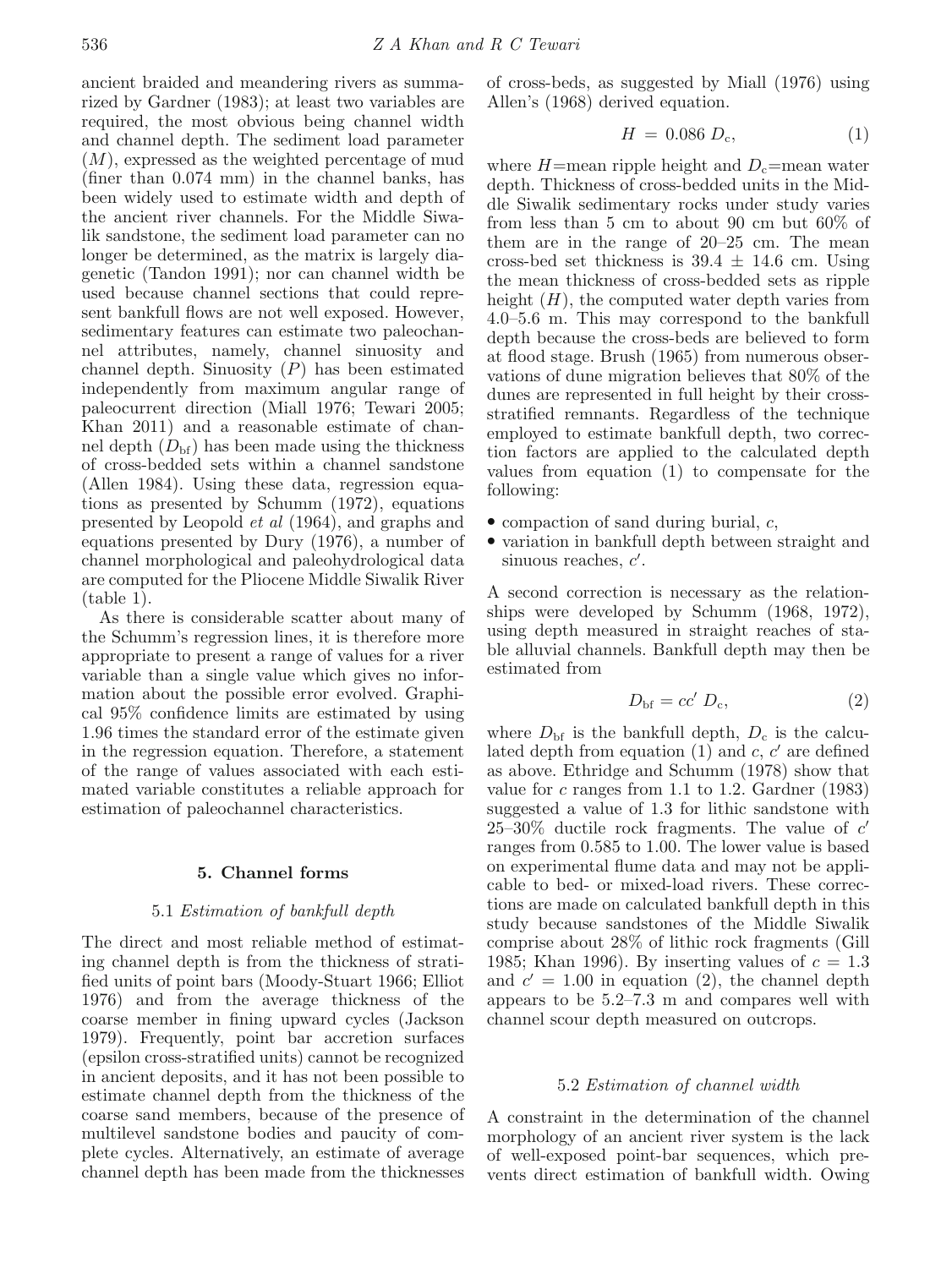to this difficulty, Allen (1968), based on published data for lower to moderate channel sinuosity streams, worked out an alternative relationship for estimating channel width as:

$$
W = 42 D_{\text{bf}}.\tag{3}
$$

Allen (1970) further suggested that the true bankfull width in low sinuosity rivers is about two-thirds the channel widths, so that equation (3) can be read as:

$$
W_{\rm bf} = 1.5 \, (42 \, D_{\rm bf}), \tag{4}
$$

where bankfull channel width  $= W_{\rm bf}$  and  $D_{\rm bf}$  is bankfull channel depth. By substituting the value of  $D_{\text{bf}}$  in equation (4), bankfull width is between 392 and 572 m. Adding various bars and islands within the river, the original width of the Pliocene river may have been of the order of 0.50–0.75 km. Agarwal and Singh (1983) reported similar channel parameters based on thicknesses of point bar sequences and sand body geometry.

### 5.3 Estimation of sediment load parameter

Schumm (1969) has developed the theory that channel morphology is controlled principally by the type of sediment load and the quantity of water moving through the channel. The sediment load parameter is represented by  $M$ , and is expressed as:

$$
M = (Sc W_{\rm bf}) + (Sb D_{\rm bf}) / (W_{\rm bf} + 2D_{\rm bf}), \quad (5)
$$

where  $Sc$  is the percentage of silt and clay in channel bed, Sb is the percentage of silt and clay in channel bank.  $W_{\text{bf}}$  is the channel width and  $D_{\text{bf}}$  is the bankfull channel depth.

Generally, there are two methods to estimate the sediment load parameter. In one approach, M can be estimated from thin sections of sandstone (Cotter 1971; Gardner 1983). The parameter  $Sc$ and Sb can no longer be determined in this study because diagenesis may have completely altered the original silt–clay matrix. Also, channel width cannot be used as we have not seen any sections that could represent bankfull flow. This may cause unknown error in estimation of M derived from thin section study. However, the Middle Siwalik sequence can provide a variable; channel sinuosity (P), which has been reasonably estimated and an estimate of the sediment load parameter can be made by using Schumm's equation.

$$
P = 0.94 \ M^{0.25}.\tag{6}
$$

If the average value of sinuosity  $(P=1.27)$  is used, the sediment load parameter  $(M)$  is 3.38. The calculated value of sediment load parameter is characteristic of a bed-load channel in which

the bed-load forms about 15% of the total load (Schumm 1968).

### **6. Channel morphology**

### 6.1 Estimation of channel sinuosity

Sinuosity is defined as the ratio of channel length to meander axis or valley length (Brice 1964). In one approach, channel sinuosity  $(P)$  has been calculated directly from the maximum range of paleocurrent directions from large scale cross-beds using formulae developed by Langbein and Leopold (1966), later modified by Miall (1976) as:

$$
P = 1/(1 - \theta/252)^2, \tag{7}
$$

where  $\theta$  is the mean angular variation in the orientation of cross-beds. This relationship is commonly used to deduce paleochannel sinuosity of ancient braided rivers (Casshyap and Khan 1982; Tewari 2005). In the study area, mean azimuthal direction of 70 cross-beddings ranges from  $160°-273°$ . Inserting the value of mean angular variation in the orientation of cross-beds as measured in the field; yields channel sinuosity of 1.29 well within the range of sandy bed-load river (Schumm 1968, table 1). Barrett and Fitzgerald (1985) suggested that channel sinuosity of a braided river system can approximately be estimated from the reciprocal of the vector magnitude of a set of paleocurrent directions. The sinuosity calculated in this way from the paleocurrent directions in figure 2 is 1.28, virtually the same as that obtained from Langbein and Leopold's equation (7). A third approach popular among sedimentologists is based on the regression equation worked out from the studies of stable alluvial channels (Schumm 1972) relating channel sinuosity  $(P)$  to bankfull width/depth ratio  $(F)$ .

$$
P = 3.5 \ F^{-0.27}.
$$
 (8)

The sinuosity so calculated yields a value 1.24, which is about the same as deduced above. Kumar (1993) has estimated channel sinuosity of the same order  $(P=1.03-1.23)$  from the Middle Siwalik sequence exposed along the southern flank of the Dehradun valley in Mohand anticline.

Studies from recent fluvial environments (Schumm 1978) indicate that channels with sinuosity value in the range  $(P=1.24-1.30)$  should have width/depth ratio  $>40$ , and a sediment load parameter up to 5. Calculated values of these parameters in the study area lie well within the range of the established values. The prevalence of coarse channel facies and paucity of fine clastics with unimodal dispersal pattern in the resultant lithic-fill support low sinuosity values.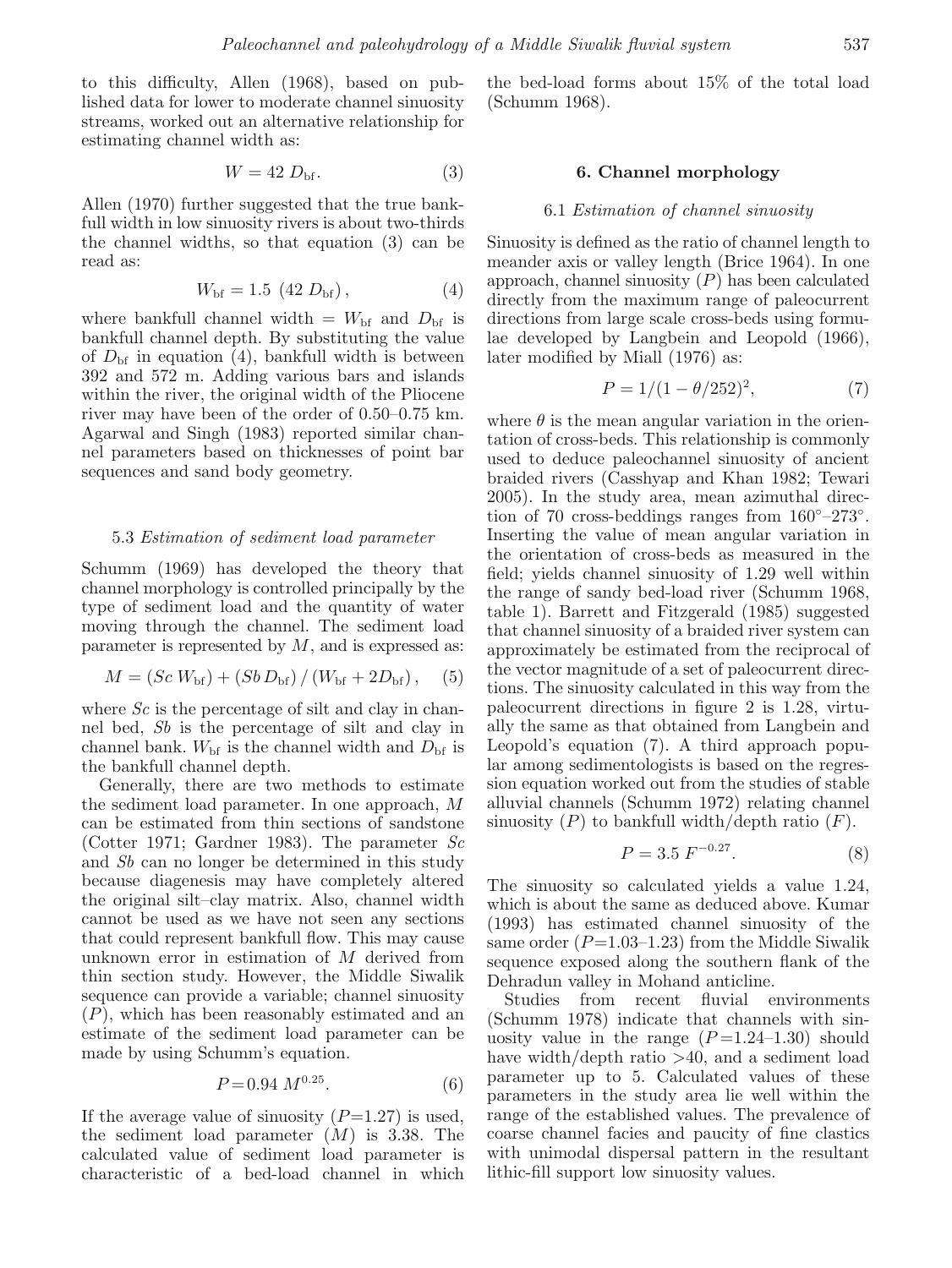### 6.2 Estimating channel slope

Channel slope of Pliocene rivers (Middle Siwalik) is estimated from a formula developed by Schumm (1972).

$$
S_{\rm c} = 30 \ F^{0.95} / W_{\rm bf}^{0.98},\tag{9}
$$

where  $F=\text{width}/\text{depth}$  ratio,  $W_{\text{bf}}=\text{channel}$  width and  $S_c$  is the channel slope. When previously determined values of  $F$  and  $W_{\text{bf}}$  are substituted in equation (9), the estimated channel slope is about 52.3 cm/km. The value of channel slope estimated for these Pliocene rivers compares fairly well with the measured channel slope of Recent alluvial rivers and is consistent with many ancient braided rivers (table 2).

Independently, measurement of channel slope is provided by lithic-fill, paleocurrent dispersion and the resulting sedimentary structures. Harms and Fahnestock (1965) opined that in general, large planar cross-bedding cosets and sets are most likely developed in braided, perennial rivers having steep channel slopes. In the study area, the Middle Siwalik sequences were characterized by high ratio of in-channel sandy facies to fine-grained vertical accretion facies (Khan 1996; Sharma et al 1999) and the profuse development of large-scale planar cross bedding which are interbedded with trough cross-beds having low variance. All the above characteristics thus adduced for the Middle Siwalik sequences indicate that the channel slope of the depositing rivers was steep.

### 6.3 Estimating flow velocity

The accurate determination of paleovelocity is largely dependent on obtaining a valid and reliable measure of flow resistance. In low-sinuosity, coarsegrained, high width/depth ratio channels, such as those of the Pliocene braided channel networks, bed particles are a dominant source of flow resistance. This skin resistance can be readily determined using a well-established friction coefficient for small-scale roughness channels, such as Manning's n. The value of Manning's n for paleoflood channels is most accurately determined by computation rather by empirical methods (Maizels 1983) as follows:

$$
n = 0.039 D_{50}^{0.167},
$$

where  $D_{50}=50$ th percentile of the sediment size distribution.

In the study area, diameter of the median subsurface material  $(D_{50})$  varies from 0.35 to 0.84 mm, corresponding to Manning's roughness coefficient  $n$ ranging from 0.032 to 0.036. Average paleovelocity was then estimated using the relationship:

$$
V_{\rm c} = 1.49 \, \left( D_{\rm bf}^{0.67} \, S_{\rm c}^{0.50} \right) / n, \tag{10}
$$

where  $D_{\rm bf}$ =bankfull depth,  $S_{\rm c}$ =channel slope and  $V_c$ =flow velocity. Substituting the respective values in equation (10), the flow velocity ranges between 2.16 and 1.92 m/s. Ethridge and Schumm (1978) however demonstrated that there is difficulty in estimating the Manning's roughness coefficient precisely. Alternatively, flow velocity can be estimated by Lacey's equation as applied by Goodwin and Deffendal (1987) for evaluating the paleovelocity of Ogallala braided streams as:

$$
V_{\rm c} = 8 D_{\rm bf}^{0.60} S_{\rm c}^{0.29}.
$$
 (11)

The calculated flow velocity yields a value of 2.18 m/s virtually same as the value deduced from equation (10).

River Width Depth Sinuosity Channel slope Velocity Discharge (m) (m)  $\text{(cm/km)} \qquad \text{(cm/s)} \qquad \text{(m}^3\text{/s)}$ Modern river Pitt (Ashley 1978) 610 12.10 1.21 53 90 1800 Clark Fork (Deoglas 1962) 110 4.10 59 160 370 South Saskatchewan (Cant 1978) 150 5.00 1.20 30 175 1240 Donjek (Rust 1972) 400 3.00 60 360 1400 Gomti (Kumar and Singh 1978) 500 5.50 54 150 2890 Durance (Deoglas 1962) 660 6.60 6.60 6.60 600 280 Ancient river Lower Feather (Barrett and Fitzgerald 1985) 160 2.0 1.07 80 140 440 Barakar (Casshyap and Khan 1982) 315 4.2 1.25 60 150 299 Stephanian (Padgett and Ehrlich 1976) 192 3.25 1.16 23 40 500 Battery Powder (Cant and Walker 1976) 467 5.0 1.03 29 120 280 Karharbari (Hota et al 2007) 168 3.49 1.33 38 178 210 Middle Siwalik (this study)  $432$  6.2 1.26 53 190 760

Table 2. Comparison of paleochannel attributes of modern and ancient rivers with the Pliocene river (Middle Siwalik).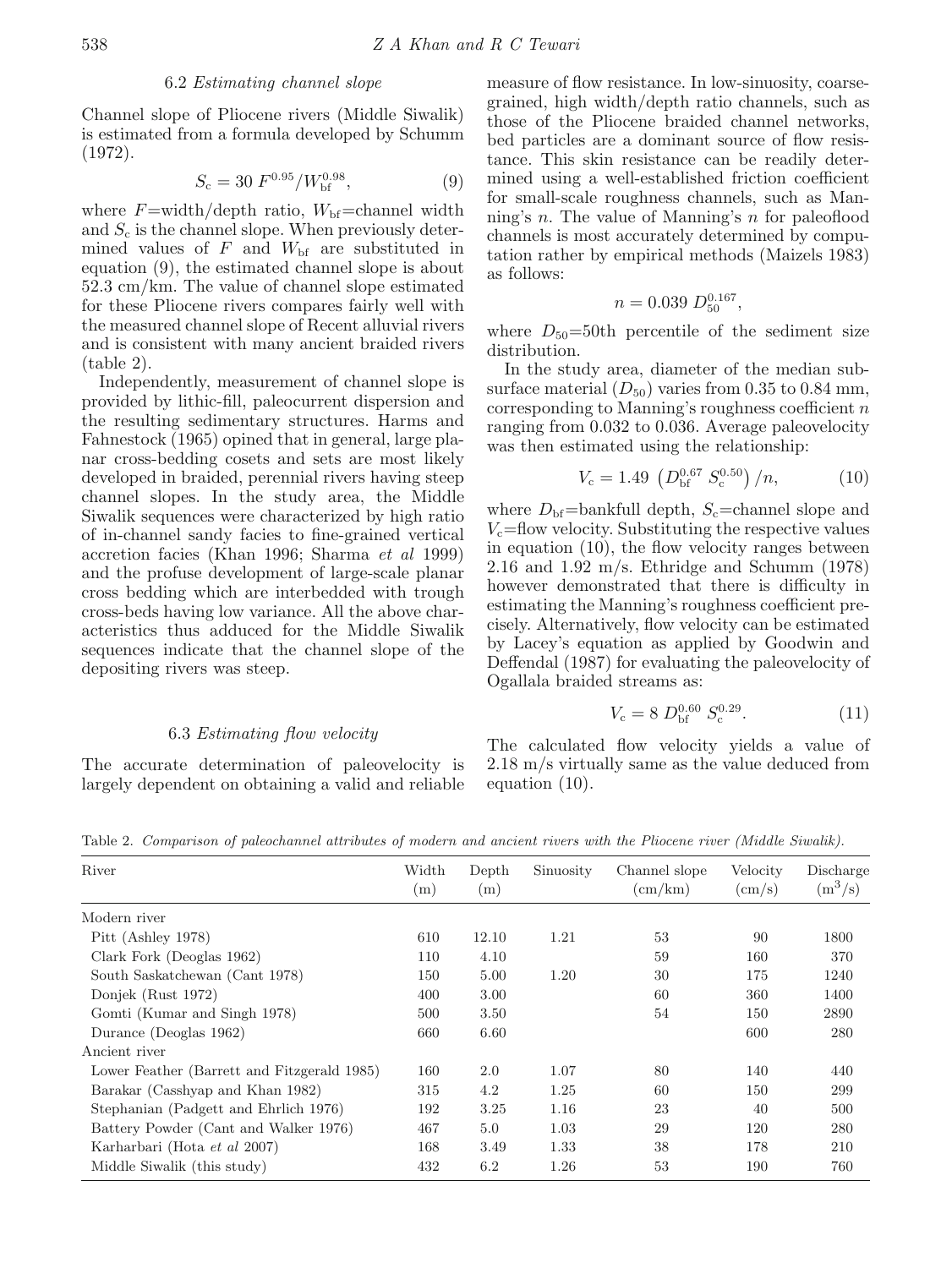Flow velocity can also be assessed by Chezy's equation as applied by Cant and Walker (1976) for evaluating the paleovelocity of Devonian braided rivers as:

$$
V_{\rm c} = C (D_{\rm bf} S_{\rm c})^{0.50},\tag{12}
$$

where  $S_c$  is channel slope,  $V_c$  = mean flow velocity,  $D_{\rm bf}$  is the mean flow depth and  $C =$  dimensional Chezy discharge coefficient, ranging from 8 to 12 for dunes. Substituting the previously calculated values of channel depth and channel slope in the above equation (12), the flow velocity is in the range 1.35–2.18 m/s, about the same as deduced above.

Pebbly to very coarse-grained units in the Middle Siwalik sequences are indicative of greater flow velocities. Several workers (Malde 1968; Turner 1978; Maizels 1983; Khan 2009) have made an estimation of threshold movement velocities using the relationship between threshold movement velocity  $(V_{\text{max}})$  and the largest clast diameter as:

$$
V_{\text{max}} = 9 (d)^{0.50}, \tag{13}
$$

where  $V_{\text{max}}$  is the maximum flow velocity and d is the diameter of the clast. The average size of the largest pebbles found embedded in pebbly sandstone bodies at various outcrops has a diameter of about 10 cm. The threshold movement velocity to transport these clasts is in the order of 2.84 m/s, which is obviously higher than the average flow velocity calculated from equations (10, 11, and 12). Mean flow velocity deduced for Pliocene rivers are the same as that of modern rivers (table 2).

# 6.4 Estimation of Froude number

Froude number  $(F_r)$  is defined 'as the ratio between inertial force and gravitational force' (Reneick and Singh 1980; Sengupta 2006). For an open channel, flow is given as:

$$
F_{\rm r} = V_{\rm c} / (g \, D_{\rm bf})^{1/2} \,. \tag{14}
$$

By inserting the previously determined values of  $D_{\text{bf}}$ , flow velocity  $V_c$  and gravitational force g  $(9.81 \text{ m/s}^2)$ , equation  $(14)$  indicates that the Froude number for the Pliocene river was about 0.22. The obtained value indicates that the water flow in river channels was tranquil and of lower flow regimen as substantiated by the profuse development of small- and large-scale bed forms in the sandstone bodies. Secondly, stable natural alluvial channels usually have Froude number less than 0.25 (Simons and Richardson 1971, p. 9). Furthermore, the estimated result agrees reasonably well with the graph of the Froude number versus hydraulic radius/mean fall as presented by Simons and Richardson (1971).

### **7. Channel dimensions**

#### 7.1 Estimating mean annual discharge

Empirical relationships between discharge and channel dimensions developed by several workers (see Kale et al 2004, for references) are employed to estimate the paleodrainage. Firstly, paleodischarge of Pliocene river is estimated by using the following equation developed by Schumm (1972).

$$
Q_{\rm m} = W_{\rm bf}^{2.43} 18F^{1.13},\tag{15}
$$

where  $Q_{\rm m}$  = mean annual discharge,  $W_{\rm bf}$  = channel width and  $F=\text{width}/\text{depth}$  ratio. When previously determined values of  $W_{\text{bf}}$  and F are substituted, equation (15) indicates that the discharge of the Pliocene river is between 346 and 1169  $\mathrm{m}^3/\mathrm{s}$ .

In another line of approach popular among sedimentologists is to estimate paleodischarge from the continuity equation (Gardner 1983; Khan 2009) and provide a cross check of Schumm's equation  $(15).$ 

$$
Q_{\rm m} = V_{\rm c} A,\tag{16}
$$

where  $V_c$  = average flow velocity and  $A =$  channel cross-sectional area. Channel cross-sectional area does not approximate a rectangular shape (i.e.,  $area = bankfull depth × bankfull width)$ , as assumed by many workers. Gardner (1983) suggested a trapezoid as a better approximation of channel cross-sectional area, used in this study and can be calculated as:

$$
A = D_{\rm bf}/2 (2W_{\rm bf} - PB), \qquad (17)
$$

where  $D_{\rm bf}$  = channel bankfull depth,  $W_{\rm bf}$  = channel bankfull width and PB is the horizontal extent of point bar surface. By inserting the respective values in equation (16), average paleodischarge is in the order of  $1360 \text{ m}^3/\text{s}$ , and similar to that calculated by equation (15).

### 7.2 Estimation of mean annual flood discharge

Schumm (1972) and Dury (1976) have presented the following formulae for the calculation of annual flood discharge for the ancient rivers as:

$$
Q_{\text{ma}} = 16 \left( W_{\text{bf}}^{1.56} / F^{0.66} \right) \tag{18}
$$

$$
Q_{\text{ma}} = \left( W_{\text{bf}} / ^{2.99} \right)^{1.81} . \tag{19}
$$

Using estimated values of  $W_{\text{bf}}$  and F in equation (18), the annual flood discharge for the Pliocene (Middle Siwalik) river is in the range of 1615–  $3698 \text{ m}^3/\text{s}$  and  $1654-3795 \text{ m}^3/\text{s}$  from Dury's equation (19), which are more or less similar.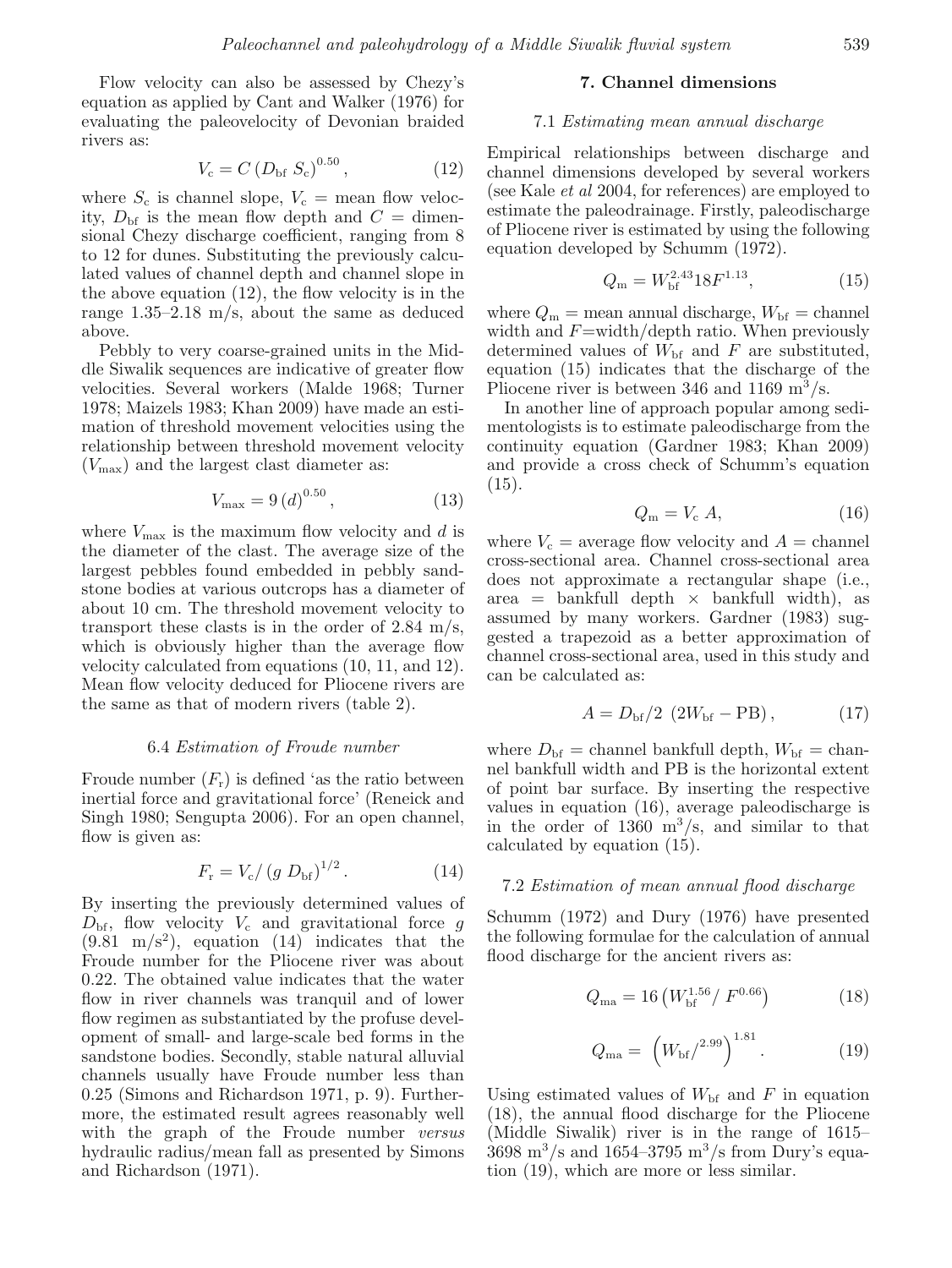### **8. Additional parameters**

### 8.1 Estimation of drainage basin area

Allen (1965) defined the drainage basin of a river system 'as the area enclosed by the divide separating the system from adjacent independent river system'. Leopold et al (1964), Gregory and Walling (1973) correlated mean annual flood discharge  $(Q_{\text{ma}})$  with area of the drainage basin  $(A_{\text{d}})$  in the following manner.

$$
Q_{\text{ma}} = a A_{\text{d}}^b,\tag{20}
$$

where  $a$  and  $b$  are constants, their values depend on numerous factors including relief and climate and lie in the range  $0.42-0.25$  for a and  $1.0-2.5$ for b. These values cannot be applied directly in this study owing to lack of certainty with regard to relief and climate. This relationship, therefore, has not been used. However, Eicher's (1969) formula does not take into account the questionable constant variable referred to here and is a slightly modified version of that by Leopold et al (1964) expressed as:

$$
Q_{\text{ma}} = A_{\text{d}}.\tag{21}
$$

According to this formula, area of drainage basin is approximately equal to mean annual discharge in humid regions. Cotter (1971) and Khan (1987) have applied this relationship to estimate drainage area for the rivers that deposited the Cretaceous fluvial sediments of USA and Late Paleozoic coal measures of India, respectively. In as much as humid tropical climate has been visualized during Pliocene times based on evergreen type of plants (Awasthi and Prasad 1988), if this is true, the drainage area for the Pliocene river system could be therefore approximately  $42925 \text{ km}^2$ .

### 8.2 Estimation of stream length

Leopold et al (1964) and Muller (1972) derived a simple regression equation between stream length and drainage area in the following manner.

$$
L = 1.4 \, A_{\rm d}^{0.64},\tag{22}
$$

$$
L = 4.5 Ad0.47, \t(23)
$$

where L is the stream length and  $A_d$  is the drainage area. Both the equations are similar and by putting the calculated values of  $A_d$  in equations (22, 23) indicate that the origin of the Pliocene rivers lay 395–1090 km away, presumably up the paleoslope to the north–northeast, an area now beneath the Himalayas. It is possible to test the values of stream length from field evidences. The sub-rounded to rounded pebbles from the base of Middle Siwalik sequences are a low-grade metaquartzite and

granite. The rocks, which could provide these clasts, are in the crystalline zone of the central Himalayas exposed to the north and northeast, about 400 km away from the study area.

### **9. Comparison with modern rivers**

Hydrology and channel morphology estimated for the Middle Siwalik fluvial system and comparable data compiled from modern and ancient rivers are presented in table 2. Even though the calculations for the Pliocene river are only gross estimations, if the relationships of Schumm's are applicable to conditions during Pliocene times, then it is, nevertheless, evident that the Siwalik fluvial system closely resembles those of the modern Gomti River and South Saskatchewan River of India and western Canada, respectively and many other small braided rivers (table 2). The data, however, should not be construed as representing identical fluvial systems, but rather as representative data from a relatively similar system. The size of the two systems (Gomti and South Saskatchewan) and their load are similar. It is not surprising that the calculations result in similar geomorphic and hydrologic characteristics.

Field evidences such as sand body geometry, grain size and bedding characteristics also provide other methods of assessment for the comparison with modern rivers. The grain size and bedding characteristics of the Middle Siwalik sandstones are closely comparable with sediment in the upper reaches of Gomti and South Saskatchewan rivers. Above the scoured surface, poorly defined trough cross-bed facies (St) are present in coarse-grained sandstones along with scattered pebbles (figure 5). The channels in the Gomti as well as in the South Saskatchewan rivers are floored by sinuous-crested dunes and sand bars (Kumar and Singh 1978; Cant 1978) which deposit sets of trough crossbeds. Rapid migration of sinuous-crested dunes with coarse bed-load, gives rise to poorly defined trough cross-bedding. During flood events, depth as well as flow velocity rises and coarse sediments are transported in the channels, then at low stages. The deep channel deposits, therefore, consist of trough cross-bedded coarse sandstones similar to that observed at the base of Siwalik sequences. Superimposed on the braid bars and in the channels, sinuous-crested dunes moved obliquely to the direction of movement of bars resulting in a different paleocurrent direction. The similarities in sedimentary structure and paleocurrent direction between braid bars and the direction of dunes migration of the South Saskatchewan River is striking (Cant 1978). The Pliocene river remained stabilized within a narrow zone, thus, producing several cycles of deposition.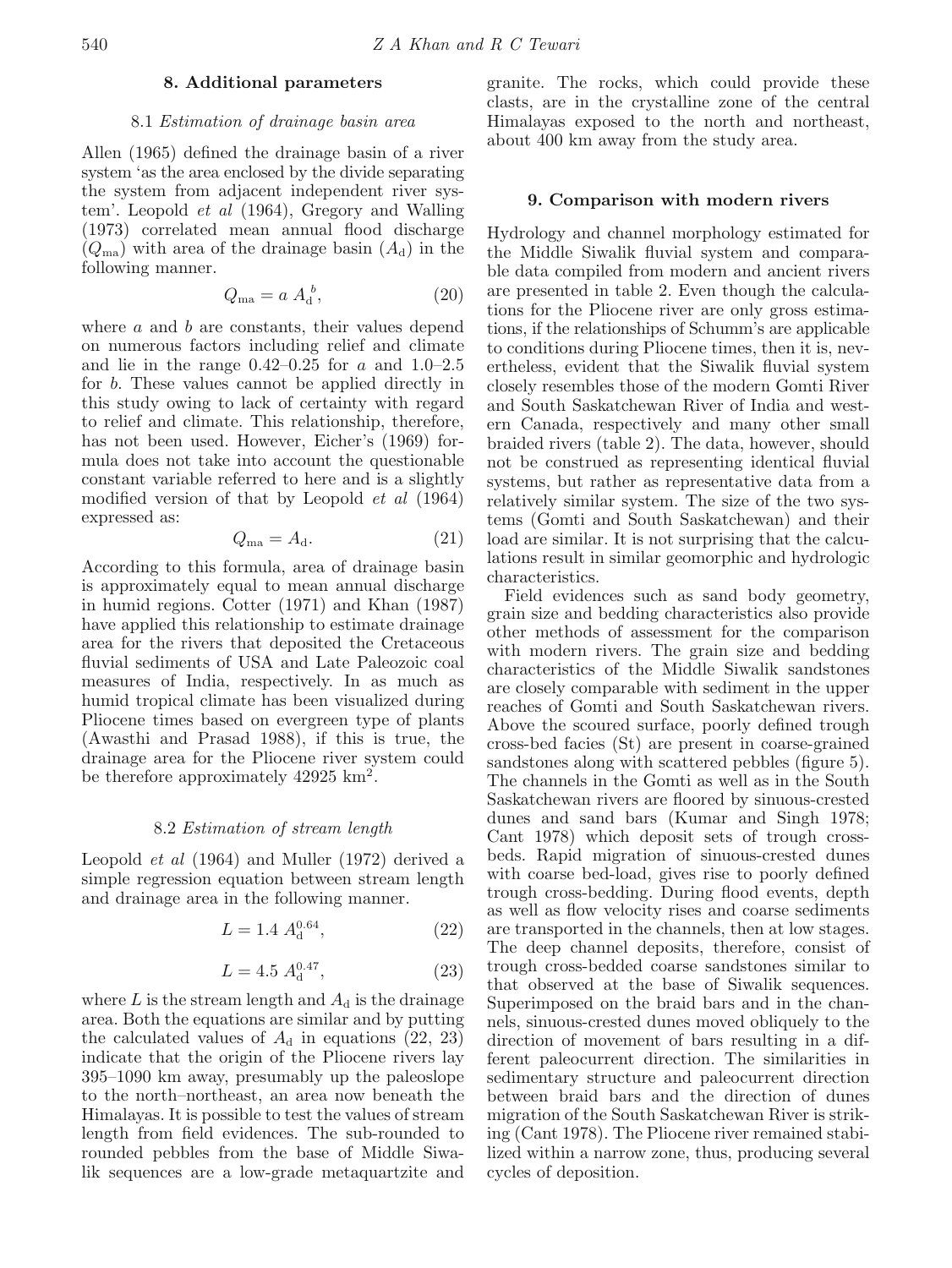As the main paleoflow was diverted elsewhere, the area was in places, covered by fine-grained rippled sandstone or interbedded ripple sandstone and mudstone which occurs at or on the top of the channel sequences represents deposition in a flood plain. In the modern Gomti as well as South Saskatchewan rivers, the uppermost channel deposit consists of ripple sandstone whereas in the banks this ripple sand is overlain by muddy vertical accretion deposits of the flood plain. The mud in the flood plain of the South Saskatchewan are thicker and contain few interbeds of sand. A strong resemblance exists between the flood plain of these channels and the Siwalik muddy facies. The higher percentage of mudstone deposit in the Middle Siwalik sequences suggests that the river carried more suspended material necessary for building up a thick flood plain than observed in the Gomti and South Saskatchewan rivers. The fining upward cycles from coarse sandstone to mudstone is a product of channel filling by a single flood event (Khan 1996; Sharma et al 1999), the mudstone top forming as the river returned to its normal stages. The scale of bed forms and bed relief further strengthen the comparison between them.

Although there are clear limitations in comparing with just two modern examples, however well described, there seems to be sufficient points of similarity to justify the attempt for estimating the quantitative paleochannel parameters and hydrology of ancient Pliocene river systems. Nevertheless, a point of difference should be mentioned. The vertical burrows in the Middle Siwalik sequences appear to have no counterpart in the South Saskatchewan River, whereas vertical burrows do occur in Gomti channel sandstones (Kumar and Singh 1978). Another significant difference between the Pliocene (Middle Siwalik) and the two modern rivers lies in their respective tectonic setting. The Pliocene river system originated from uprising Himalayan Mountains in foreland basin setting, whereas the Gomti and South Saskatchewan systems are alluvial plain rivers.

These quantitative results are merely reasonable approximations that fit into the stratigraphic and geologic context in which the fluvial facies of the Middle Siwalik sequence are deposited. Nevertheless, even the less-than-exact information expands our knowledge of the Pliocene paleogeography in a way that cannot be obtained from other lines of geologic reasoning.

### **10. Conclusions**

During Pliocene, in the study area, a 700 km long river drained an area between 13725 and 66000 km<sup>2</sup> as it flowed generally south–southwestwards from

part of the Himalayan Orogen belt. The total load transported, as bed load was about 15% suggests that the Pliocene river that deposited Middle Siwalik was of a bed load river according to Schumm's classification of alluvial channels. The discharge of Siwalik bed load river varied from  $346-1169$  m<sup>3</sup>/s during normal period and rose to about 1615–  $3700 \text{ m}^3/\text{s}$  during flood season. Water velocity of 1.92 m/s during normal period rose to 2.16 m/s during flood season and 2.84 m/s during clast flow. In keeping with the characteristics of a bed load river, the channel pattern was of low sinuosity  $(P = 1.28)$ , with a width/depth ratio  $(F)$  of 75 and sediment load parameter  $(M)$  <5. These values are well within the range of recent braided river pattern (Schumm 1968).

As the river swept over a depositional surface sloping at the rate of 53 cm/km through the alluvial plain in south–southwest, it was broad  $(W_{\text{bf}} =$ 400 m) and moderately deep  $(D_{\text{bf}} = 6.0 \text{ m})$ . Flow characteristics represent the lower part of the lower flow regimen  $(F_r = 0.22)$ , resulting in the development of large-scale bed forms. The estimated paleochannel parameters, dominance of coarse-grained channel fills and low paleocurrent variations indicate that the channel pattern of Pliocene river system may well correspond to a sandy bed load braided river similar to those of Gomti and South Saskatchewan rivers of India and western Canada, respectively.

As the relations for modern river determined by Schumm have not extended empirically into humid tropical regions, it is possible that some of the equations used in this study have extended beyond their range of applicability. In the authors' opinion, Schumm's equations can be applied to more humid regions because of the general validity of his principle – that the dimensions, shape, gradient and pattern of a stable alluvial river are controlled by the quantity of water and type of sediment moved through the channel.

#### **Acknowledgements**

The authors are thankful to Dr S A Farooqui, Advisor, Geology and Mining, UP for critically reading the manuscript and offering many suggestions towards its improvement. The Directorate of Geology and Mining, UP and Sri. J.N.P.G. College, Lucknow are acknowledged for working facilities. Authors also thank the reviewers of the Journal of Earth System Science for their useful suggestions.

#### **References**

Agarwal S C and Singh I B 1983 Paleoenvironment and trace fossils of the Middle Siwalik sediments, Hardwar, UP; J. Paleontol. Soc. India **28** 50–55.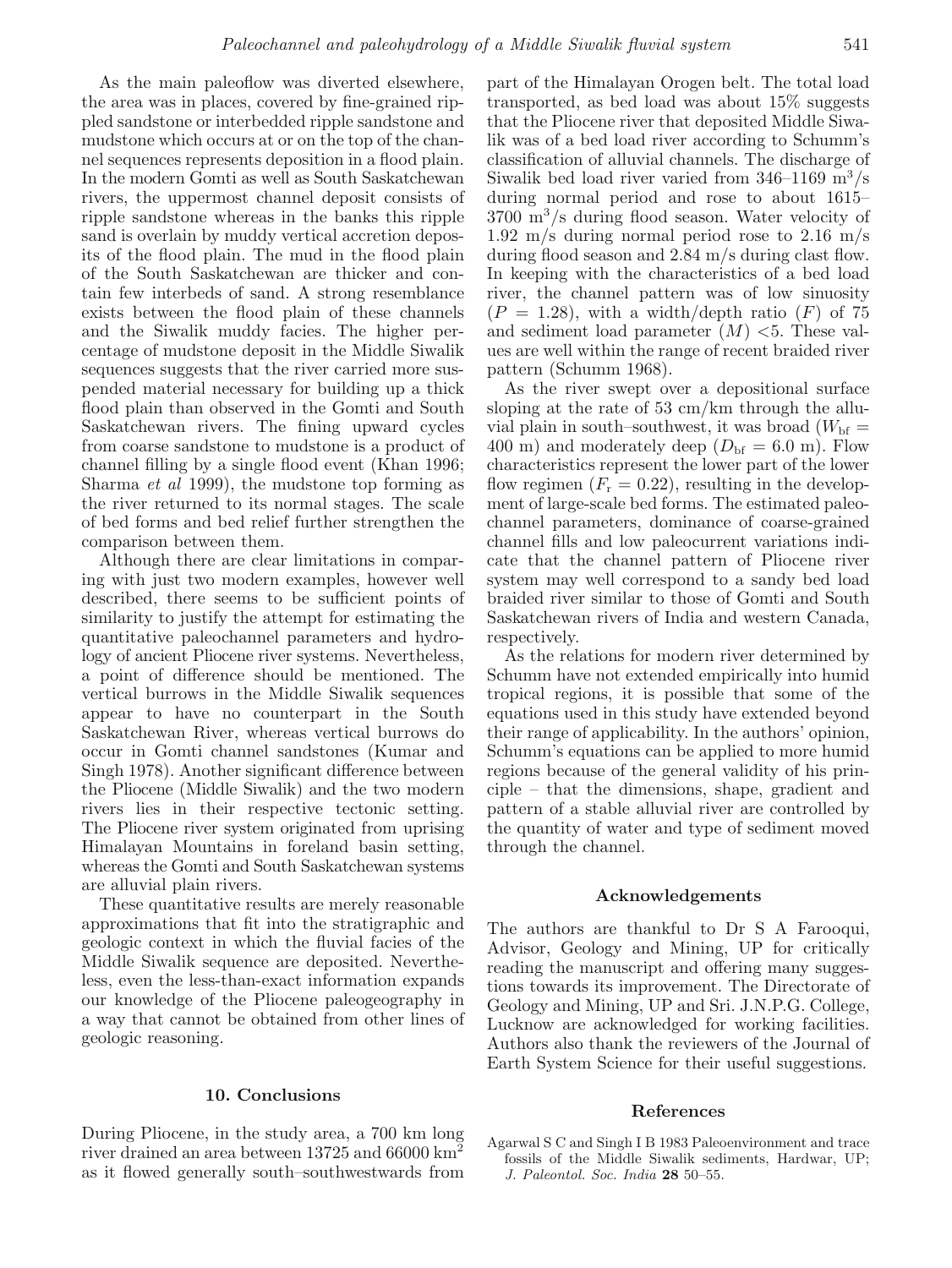- Allen J R L 1965 A review of the origin and characteristics of recent alluvial sediments; Sedimentology **5** 89–191.
- Allen J R L 1968 Current Ripples (Amsterdam: North Holland) 433p.
- Allen J R L 1970 Physical Processes in Sedimentology (London: Allen and Unwin) 248p.
- Allen J R L 1984 Sedimentary structures: Their character and physical basis; Development in Sedimentology (Amsterdam: Elsevier) **30** 515p.
- Awasthi N and Prasad M 1988 Occurrence of Duabanga in the Siwalik sediments; Geophytology **17** 292–294.
- Barrett P J and Fitzgerald P G 1985 Deposition of the Lower Feaher Conglomerate – a Permian braided river deposit in southern Victorialand; Sediment. Geol. **45** 189–208.
- Bridge J S 1978 Paleohydraulic interpretation using mathematical models of contemporary flow and sedimentation in meandering channels; In: Fluvial Sedimentology (ed.) Miall A D, Canada Soc. Petrol. Geol. Memoir **5** 723–742.
- Brush C M 1965 Sediment sorting in alluvial rivers; In: Primary Structures and their Hydrodynamic Interpretation (ed.) Middleton G V, Soc. Econ. Paleontol. Mineralogists Spec. Publ. **12** 25–33.
- Cant D J 1978 Fluvial processes and facies sequence in the sandy braided South Sasketchewan river, Canada; Sedimentology **25** 625–648.
- Cant D J and Walker R G 1976 Development of a braided fluvial facies model for the Devonian Battery Point sandstone; Quebec Canada J. Earth Sci. **13** 104–119.
- Casshyap S M and Khan Z A 1982 Paleohydrology of Permian Gondwana streams in Bokaro basin; Bihar J. Geol. Soc. India **23** 419–430.
- Coleman J M 1969 Brahmaputra river: Channel processes and sedimentation; Sediment. Geol. **3** 129–139.
- Cotter E 1971 Paleoflow characteristics of a Late Cretaceous river in Utah from analysis of sedimentary structures in the Ferron sandstone; J. Sediment. Petrol. **41** 131–138.
- Dury G H 1976 Discharge prediction, present and former from channel dimensions; J. Hydrol. **30** 219–245.
- Eicher D L 1969 Paleobathymetry of Cretaceous Greehorn Sea in eastern Colorado; Bull. Am. Assoc. Petrol. Geol. **53** 1075–1090.
- Elliot T 1976 The morphology, magnitude and regimen of a Carboniferous fluvial distributary channel; J. Sedim. Petrol. **46** 70–76.
- Ethridge F and Schumm S A 1978 Reconstructing paleomorphological and flow characteristics; methodology, limitation and assessment; In: Fluvial Sedimentology (ed.) Miall A D, Canada Soc. Petrol. Geol. Memoir **5** 705–721.
- Gardner T W 1983 Paleohydrology and paleomorphology of a Carboniferous meandering fluvial sandstone; J. Sedim. Petrol. **53** 991–1005.
- Goodwin R G and Deffendal R E 1987 Paleohydrology of Orgallalo streams; In: Recent Development in Fluvial Sedimentology (eds) Ethridge F G, Flores R M and Harvey M D, Spec. Publ. Soc. Econ. Paleontol. Mineralogists **39** 387p.
- Hota R N, Maejima W and Mishra B 2007 River metamorphosis during Damuda sedimentation. A case study from Talchir Gondwana basin, Orissa; J. Geol. India **69** 1351–1360.
- Jackson R G 1979 Preliminary evaluation of lithofacies models for meandering alluvial streams; In: Fluvial Sedimentology (ed.) Miall A D, Canada Soc. Petrol. Geol. Memoir **5** 543–576.
- Jain V and Sinha R 2003 River systems in the Gangetic Plains and their comparison with the Siwaliks – a review; Curr. Sci. **84** 1025–1033.
- Kale V S, Joshi V U and Hire P S 2004 Paleohydrological reconstructions based on analysis of a paleochannel associated alluvial sediments in the Deccan Trap region, India; J. Geol. Soc. India **64** 481–489.
- Khan Z A 1987 Paleodrainage and paleochannel morphology of a Barakar river (Early Permian) in the Rajmahal Gondwana basin, Bihar, India; Paleogeogr. Paleoclimatol. Paleoecol. **58** 237–247.
- Khan Z A 1996 Quasi-independence and entropy analysis of Late Orogenic Middle Siwalik molasse sequence in Kuluchaur area, India; Geoinformatics **7** 136–146.
- Khan Z A 2011 Paleochannel metamorphosis in Late Paleozoic Gondwana Rivers of Peninsular India; Earth Resources and Environment (ed.) Venkatachalapatty R, Research Publishing Services Singapore (in press).
- Kumar R 1993 Coalescene megafan; multistory sandstone complex of the Late-Orogenic (Mio-Pliocene) subHimalayan belt, Dehradun, India; Sedim. Geol. **85** 327–337.
- Kumar R, Ghosh S K and Sangode S J 2003 Miocene– Pliocene sedimentation history in the northwestern part of Himalayan foreland basin, India; Curr. Sci. **84** 1006–1013.
- Kumar S and Singh I B 1978 Sedimentological study of Gomti River sediments, U.P. India – Example of a river in alluvial plain; Senckenberg Merit **10** 145–211.
- Langbein W B and Leopold L B 1966 River meanders theory of minimum variance; U.S. Geol. Surv. Prof. Paper 422-H.
- Leopold L B, Wolman M G and Miller J 1964 Fluvial Processes in Geomorphology (San Francisco: W H Freeman) 522p.
- Maizels J K 1983 Paleovelocity and paleodischarge determination for coarse gravel deposits; In: Background to Paleohydrology (ed.) Gregroy K J (New York: John Wiley & Sons), pp. 101–139.
- Malde H E 1968 Catastropic late Pleistocene Bonnenille flood in the Snake River plains, Idaho; U.S. Geol. Surv. Prof. Paper 596.
- Miall A D 1976 Paleocurrent and paleohydrologic analysis of some vertical profiles through a Cretaceous braided steams deposit. Bans Island, Canada; Sedimentology **23** 459–483.
- Moody-Stuart M 1966 High and low sinuosity streams deposits with examples from the Devonian of Spitsbergen; J. Sedim. Petrol. **36** 1110–1117.
- Muller J E 1972 Re-evaluation of the relationship of master streams to drainage basins; Bull. Geol. Soc. Am. **83** 3471–3474.
- Padgett G V and Ehrlich R 1976 Paleohydrologic analysis of a Late Carboniferous fluvial system, southern Morocco; Bull. Geol. Soc. Am. **87** 1101–1104.
- Prakash B, Bajpai I P and Saxena H P 1974 Sedimentary structures and paleocurrents of the Siwalik exposed between the Yamuna and Gola rivers; U.P. Geol. Mag. **111** 1–14.
- Sanhi M R and Mathur L P 1964 Stratigraphy of the Siwalik Group; Proc. 22nd International Geological Congress, New Delhi, India, pp. 1–24.
- Schumm S A 1968 River adjustment to altered hydrologic regimen: Murrimbidgee River and paleochannels, Australia; U.S. Geol. Surv. Prof. Paper 598.
- Schumm S A 1972 Fluvial paleochannels; In: Recognition of Ancient Sedimentary Environments (eds) Rigby J K and Walton W K, Soc. Econ. Palentol. Mineralogists Spec. Publ. **16** 98–107.
- Schumm S A 1978 The Fluvial System (New York: John Wiley & Sons) 338p.
- Sengupta S 2006 Introduction to Sedimentology (New Delhi: Oxford and IBH Publ. Co), 314p.